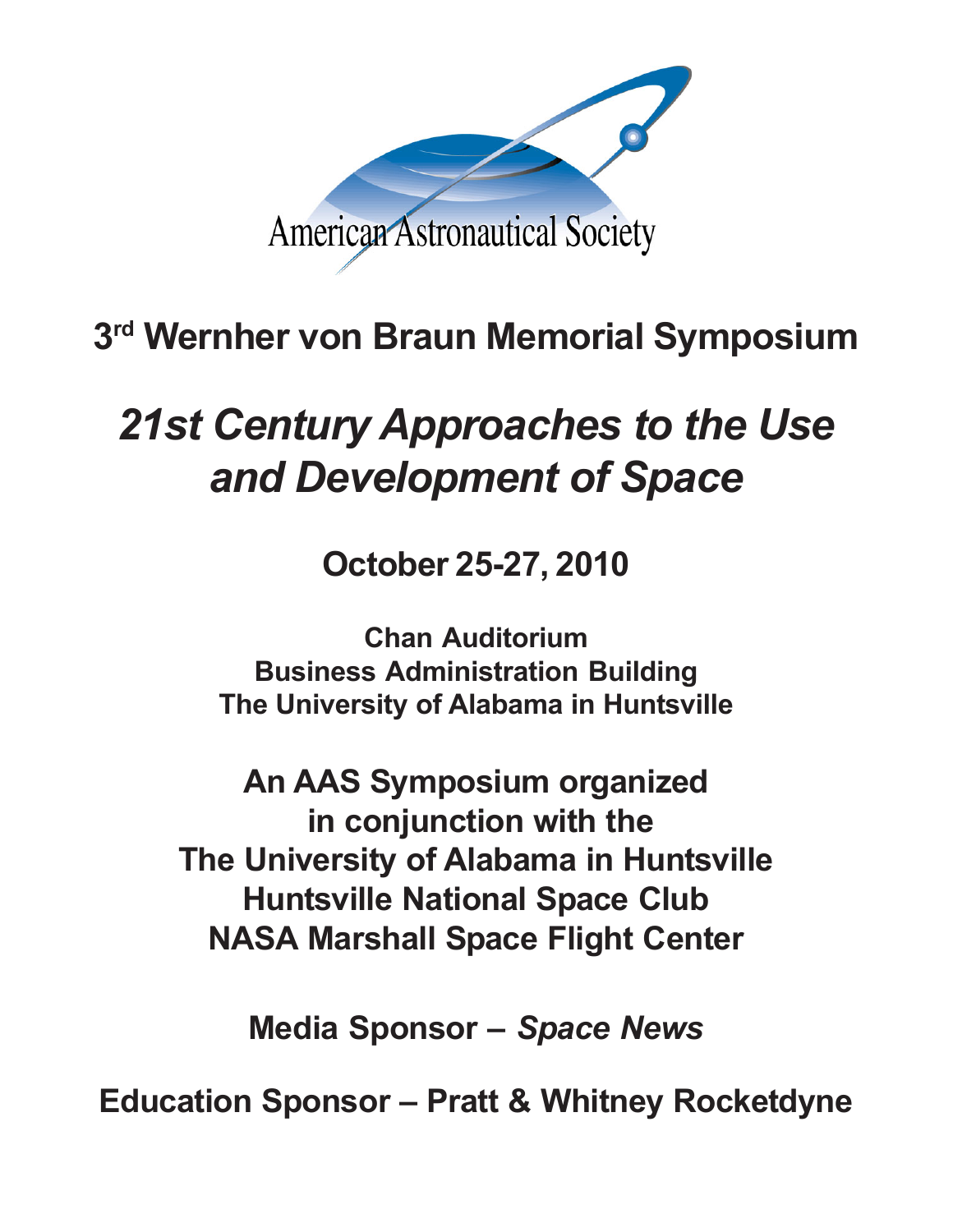## **MONDAY, OCTOBER 25**

- **5:00 Kick-off Networking Reception** *(University Center, Exhibit Hall)*
- **5:30 Introduction of Special Guest**

– *Robert Lightfoot*, Director, NASA Marshall Space Flight Center (MSFC)

#### **Remarks**

– *Rep. Parker Griffith*, R-AL, House Energy and Commerce Committee

## **TUESDAY, OCTOBER 26**

- **7:30 Registration Opens / Networking / Continental Breakfast** *(Business Administration Building, Lobby)*
- **8:30 Welcome to Campus** *(Chan Auditorium)* – *David Williams*, President, UAHuntsville

#### **Remarks by AAS President**

– *Frank Slazer*, Northrop Grumman

- **8:45 Keynote** – TBD
	-
- **9:30 Break**

#### **9:45 Panel: Perspectives on U.S. Space Policy 2010**

**Moderator:** *Elizabeth Newton*, UAHuntsville Policy Research Program

- *Peter Marquez*, former Director of Space Policy, National Security Council
- *Gary Payton*, former Deputy Undersecretary of the Air Force for Space
- *Mike Griffin*, former NASA Administrator
- *Marcia Smith*, former Senior Level Specialist, Congressional Research Service and Director, Space Studies Board, National Academy of Sciences
- *Bretton Alexander*, President, Commercial Spaceflight Federation

#### **12:00 Luncheon** *(University Center, Exhibit Hall)*

 **Guest Speaker:** *Ambassador Gregory Schulte,* Deputy Assistant Secretary of Defense for Space Policy

#### **Student Poster Displays** *(University Center, Room 126)*

**1:30 Panel: International Perspectives on the Future Use and Development of Space** *(Business Administration Building, Chan Auditorium)*

**Moderator:** *Linda Moodie*, Senior Advisor and Branch Chief, Office of International and Interagency Affairs, NOAA Satellite and Information Service

- *Andreas Diekmann*, Head, Washington Office, European Space Agency
- *Deviprasad Karnik*, Counselor, Space and ISRO Liaison, Embassy of India
- *Udo Michallik*, State Secretary of Mecklenberg-Vorpommern, Germany
- *Norimitsu Kamimori*, Director, Washington Office, Japan Aerospace Exploration Agency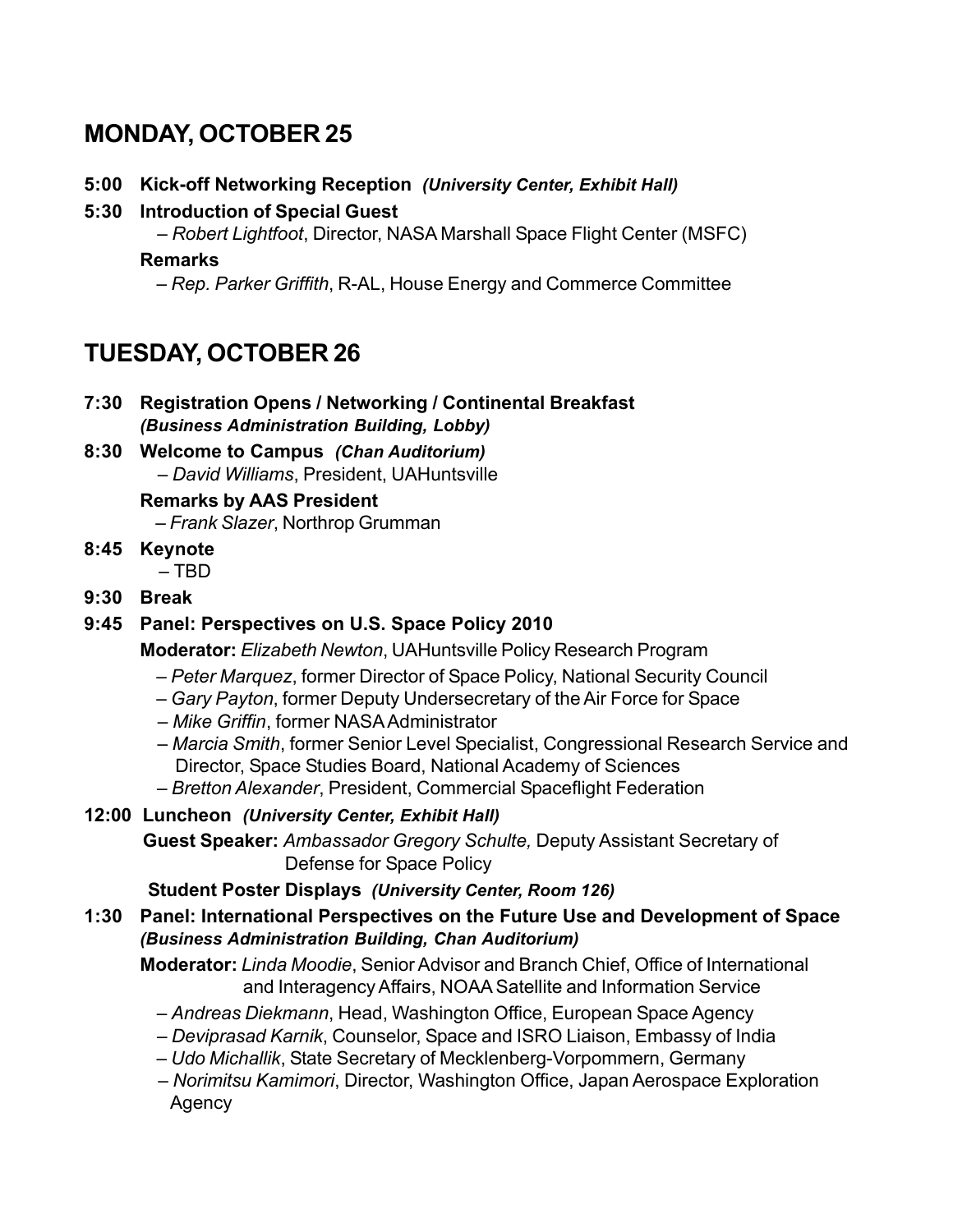**3:30 Break**

#### **3:45 Presentations: Creating Security, Stability, and Sustainability Using Space**

**Session Chair:** *Sundar Christopher*, Chairman of UAHuntsville's Atmospheric Sciences Department and Sustainability Degree Program

- NASA MSFC: *Ashutosh Limaye*, Science and Applications Lead SERVIR
- Panama/CATHALAC: *Emilio Sempras*, Executive Director Water Management and Development Planning
- U.S. European Command: *Steve Spehn*, Operational Manager PEOPLE ACE Project
- **5:15 Reception and Student Poster Displays** *(University Center, Exhibit Hall and Room 126)*

### **WEDNESDAY, OCTOBER 27**

**7:30 Registration Opens / Networking / Continental Breakfast** *(Business Administration Building, Lobby)*

#### **8:30 Panel: Outlook for the Aerospace Industrial Base** *(Business Administration Building, Chan Auditorium)*

**Moderator:** *Christopher Scolese*, Associate Administrator, Office of the Administrator, NASA Headquarters

- *Robert Lightfoot*, Director, NASA MSFC: Next Generation Requirements and **Challenges**
- *Mike Rudolphi*, Deputy Vice President, Space Launch Systems, ATK
- *Ron Ramos*, Vice President for Exploration and Missile Defense, Pratt & Whitney Rocketdyne
- *John Karas*, Vice President & General Manager of Human Spaceflight, Lockheed **Martin**
- *Jim Chilton*, Vice President, Exploration Systems, The Boeing Company
- *John Schumacher*, Vice President, Washington Operations, Aerojet
- *Mike Bender*, Vice President, Government Business Development, SpaceX

#### **10:15 Break**

#### **10:30 Presentations: Engaging Aerospace Professionals of the Future** – **Education Outreach Event** –

**Session Chair:** *Kathy Nado*, NASA Headquarters

#### **Panel 1 – STEM Careers**

- – *Jim Halsell*, Vice President for Exploration Systems, ATK, Former NASA Shuttle **Astronaut**
- *Monsi Roman*, Project Manager, Exploration Life Support, NASA MSFC, Technology Professional
- *Daniel Dumbacher*, Director, Engineering Directorate, NASA MSFC, Engineering Professional
- *Muril Robertson*, Gleason Research, Math Professional